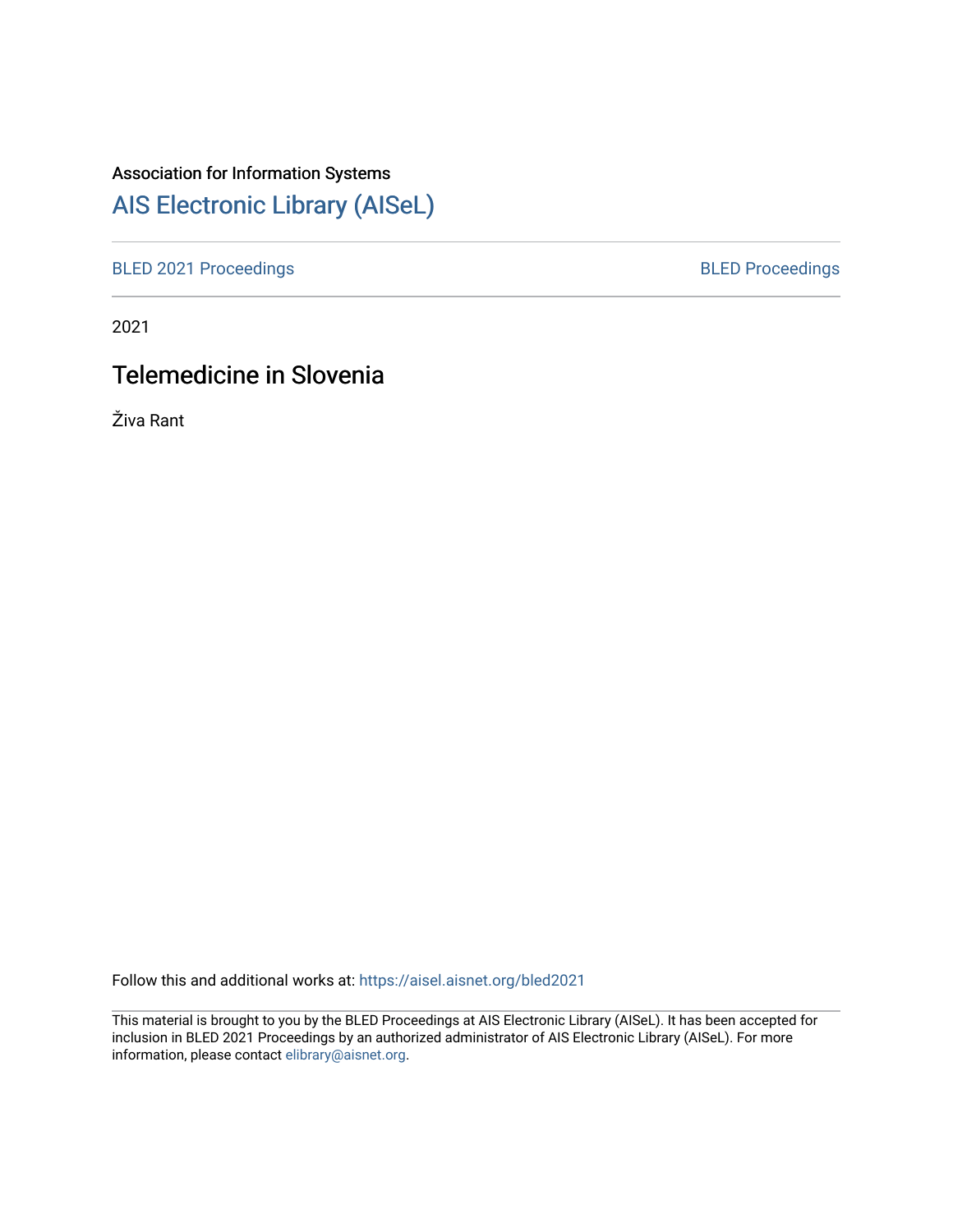### **TELEMEDICINE IN SLOVENIA**

## ŽIVA RANT

National Institute of Public Health, Ljubljana, Slovenia; e-mail: Ziva.Rant@nijz.si

**Abstract** Telemedicine could be one of the solutions for challenges in healthcare, especially in this time of the Covid-19 pandemic. The results of the research about the state of telemedicine services in Slovenia are presented in this article. We found several telemedicine solutions in Slovenian healthcare. Metadata for them were collected. The solutions are placed in groups of telemonitoring, provision of healthcare services by remotely connecting patients with a doctor or healthcare professional and remote cooperation for the patient's treatment between doctors or healthcare professionals who are physically at different locations. The opinions of the research participants regarding the challenges associated with telemedicine services in Slovenia were also collected. They are placed in three main groups: financing, healthcare system and healthcare professionals. Telemedicine is a necessity and the future of Slovenian healthcare services. If a solution is to be applied successfully, business processes must be changed so that a practically useful service can arise from the solution.

**Keywords:** telemedicine, telemedicine service, distance healthcare treatment, telemonitoring, information and communication technology



DOI https://doi.org/10.18690/978-961-286-485-9.7 ISBN 978-961-286-485-9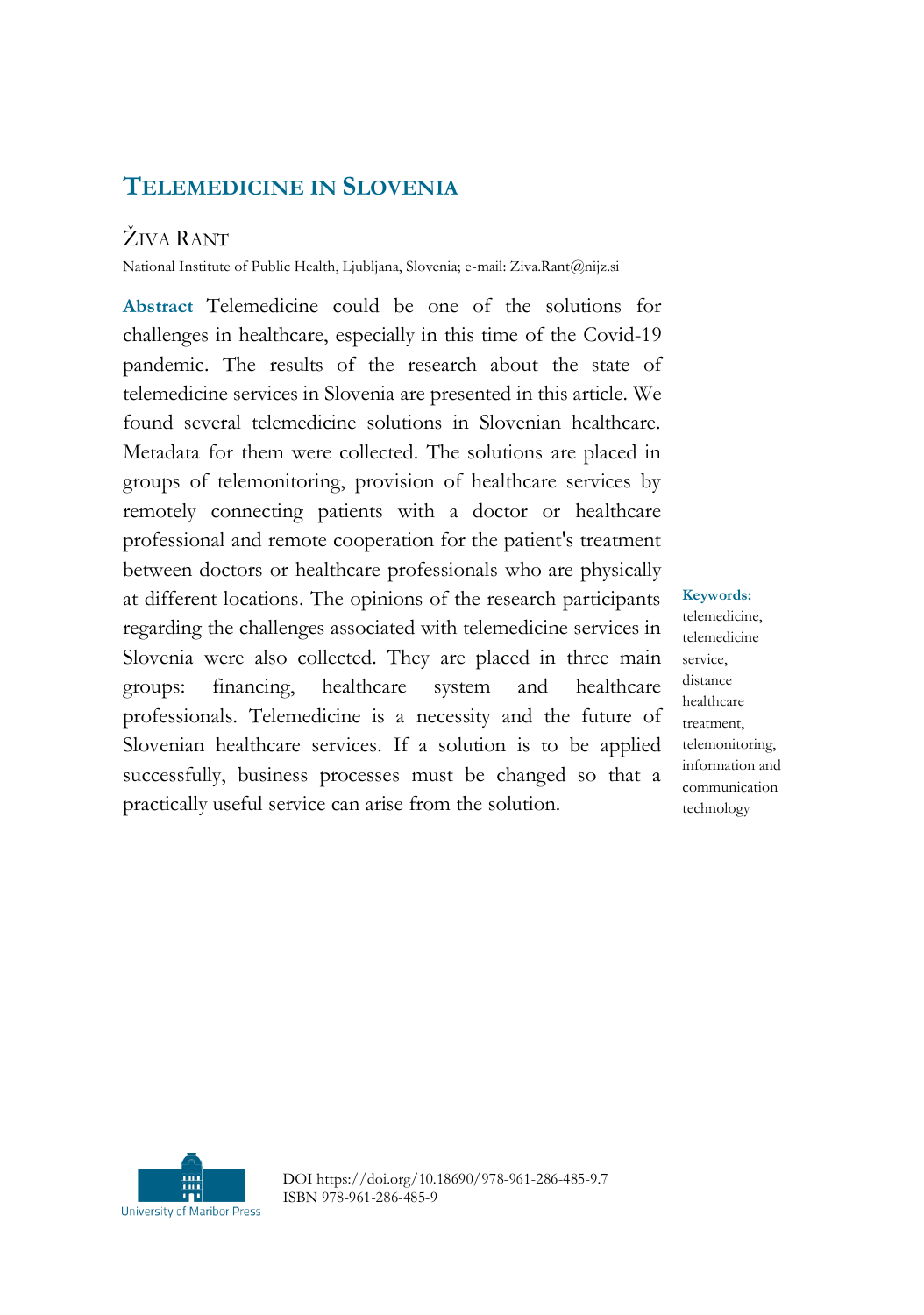#### **1 Introduction**

European citizens are getting older and are increasingly living with chronic diseases. Their health condition often requires enhanced medical attention. Medical support may not be available in remote areas and for certain specialities as easily or as frequently as their health condition would require. (COM(2008)689). So changes in health services are needed. On the other hand, the improvement on the information and communications technology (ICT) field is enormous. It could be successfully used for making changes in healthcare services. Some healthcare treatment can be done remotely. Telemedicine is a proper solution for these challenges, especially in this time of the Covid-19 pandemic.

Telemedicine (TM) is the provision of healthcare services, through use of ICT, in situations where the health professional and the patient (or two health professionals) are not in the same location. It involves secure transmission of medical data and information, through text, sound, images or other forms needed for the prevention, diagnosis, treatment and follow-up of patients. (COM(2008)689).

Although there are several telemedicine services available in Slovenia, no overview of them is accessible. As suggested by one of the members, the Governing board (GB) of the Slovenian Medical Informatics Association (SDMI) has decided on making the research about usage TM solutions in Slovenia.

#### **2 Methodology**

The purpose of the research was to learn about the state of telemedicine in Slovenia. The research question was: What is the state of telemedicine in Slovenia? The research was carried out in May and June 2020, after the first wave of the Covid-19 pandemic. In the first phase members of GB SDMI were asked to find and report the TM solutions. Members of GB SDMI were selected because they are from many medical information fields: universities, institutes, healthcare providers, software developers and other experts from the medical information field. They geographically covered all Slovenia. So we could get a very broad view about the selected topic.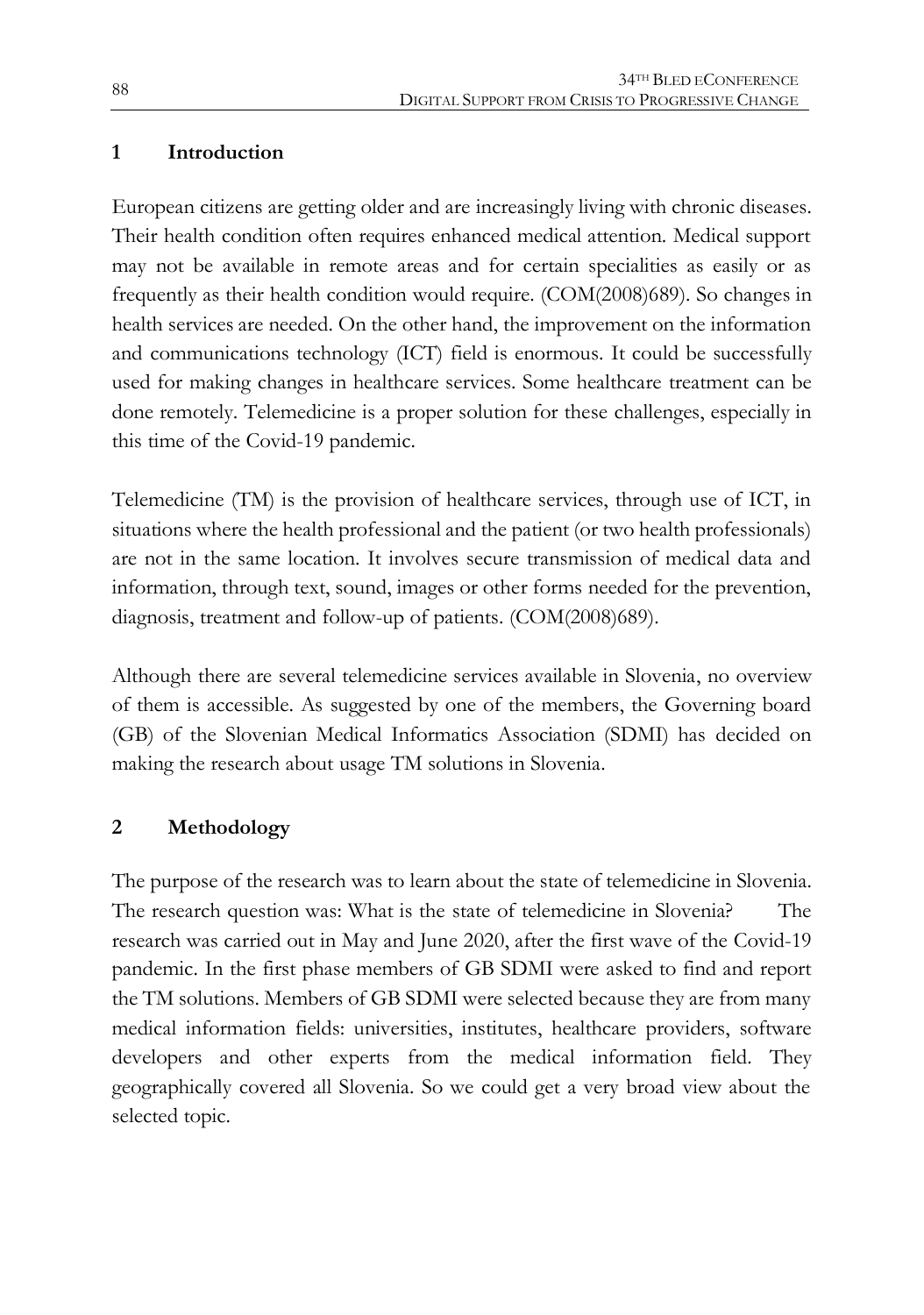With the aim to collect data we prepared a structured questionnaire. In the second phase we collected key metadata for each solution: name of the solution, members of the development, contact person and contact data, target users, users amount assessment, short solution description, potential for usage on the national level. We also asked for respondents' opinions of three most important challenges and note the person who provided the data. The data was gathered and entered in the same table by the healthcare providers' members, software development companies, experts from the Slovenian universities and the national institute, and other experts from the medical information field. We published the organized table of the answers on the SDMI web page (SDMI, 2020). These answers we analyzed further and the results of the analysis are presented in this article.

#### **3 Results**

As part of the research, we collected metadata for 15 telemedicine solutions in Slovenian healthcare. We placed them in the following groups:

- telemonitoring (model Business to Customer B2C),
- provision of healthcare services by remotely connecting patients with a doctor or healthcare professional (model Business to Customer - B2C),
- remote cooperation for the patient's treatment between doctors or healthcare professionals who are physically at different locations (model Business to Business - B2B).

A description of the solutions and their associated services is given below.

### **3.1 Telemonitoring**

We have found five solutions for telemonitoring.

Telemonitoring is a telemedicine service aimed at monitoring the health status of patients at a distance. Data can be collected either automatically through personal health monitoring devices or through active patient collaboration (e.g. by entering weight or daily blood sugar level measurements into a web-based tool). Data, once processed and shared with relevant health professionals, may be used to optimize the patient's monitoring and treatment protocols (COM(2008)689).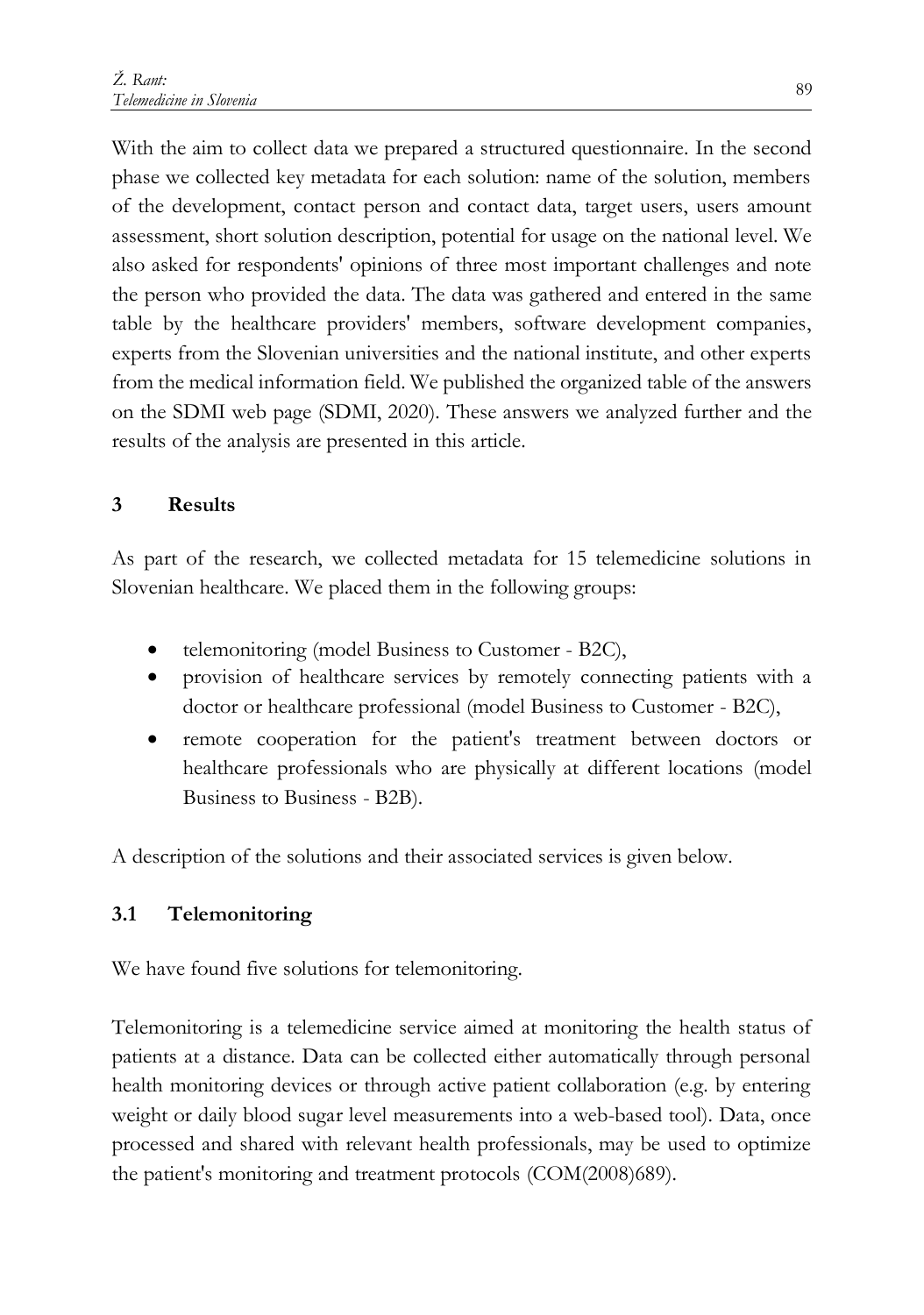**Storitve centra za zdravje na daljavo CEZAR** (*TM support service provided by the Regional Centre for Telehealth (CEZAR)*) (Rudel et al, 2016 Zdrav Vest). The solution was developed by General Hospital Slovenj Gradec, Healthcare Centre Ravne and MKS Electronic Systems Ltd., Ljubljana. It is made for telemonitoring and chronic disease management for patients with diabetes mellitus type 2 or chronic congestive heart failure (SDMI, 2020).

**Sistem za oddaljeno spremljanje in telemedicinsko obravnavo pacientov (SOSTOP)** (*The system for patient telemonitoring and telemedicine treatment*) (SOSTOP, n.d.) was developed by Ipmit d.o.o., Nova Vizija d.d., Medicina Iljaž d.o.o. and Faculty of Computer and Information Science, Ljubljana. It is made for provision of healthcare services at a distance in family medicine reference clinics for patients with chronic illnesses (SDMI, 2020).

**T-MED Gluco** was developed by MKS d.o.o., Ljubljana and VPD Bled d.o.o. It is made for provision of healthcare services at a distance for patients with diabetes mellitus type 2 and the diabetes clinics (SDMI, 2020).

**E-zdravje Telekoma Slovenije** (*eHealth Telekom Slovenia)* (Oroszy & Pustatičnik, n.d.) was developed by Telekom Slovenije, d.d., University Medical Centre Ljubljana (UMCL), University Clinic Golnik and National Institute of Public Health Slovenia (NIPH). It is made for remote monitoring of patients with chronic illnesses. It is also used by the UMCL for individual Covid-19 patients in isolation at home (The Fast Mode, n.d.) (SDMI, 2020).

**E-oskrba** (*E-care Service*) (Ekosmart, n.d.) was developed by Telekom Slovenije, d.d. and the Slovene Federation of Pensioners' Associations (ZDUS). It enables active, independent and safe living at home to the elderly, patients with chronic diseases, and to disabled persons (SDMI, 2020).

#### **3.2 Remotely connecting patients with a doctor or healthcare professional**

We have found four solutions for provision of healthcare services by remotely connecting patients with a doctor or healthcare professional. They are made by the software developer companies for the healthcare providers. The patient can communicate with the healthcare professional safely from a distance. The solutions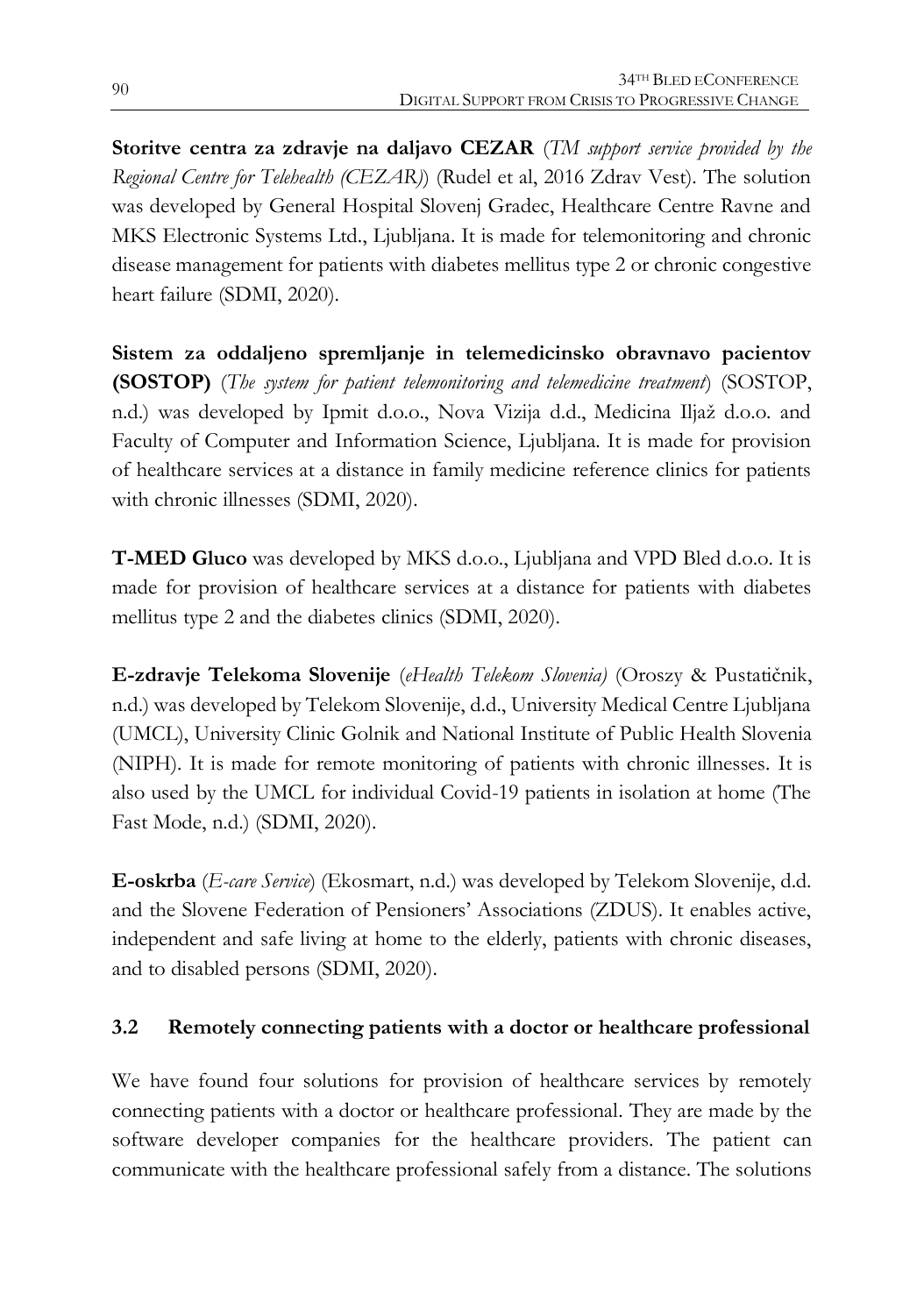provide online scheduling of appointments, ordering electronic prescriptions, electronic referrals and electronic sick leave certificates. Some of them enable safely sharing specialist reports, radiology images and also electronic or even video consultations for distance treatments.

**doZdravnika.si** (doZdravnika.si, n.d.) was developed by SRC Infonet. (SDMI, 2020).

**Hipokrat - eSodelovanje** was developed by LIST d.o.o. (SDMI, 2020).

**PriZdravniku** (Modul PriZdravniku, n.d.), (Storitev eVideoPosvet, n.d.) was developed by Nova Vizija d.d. (SDMI, 2020).

**Gospodar zdravja** (Gospodar zdravja, n.d.) was developed by Gospodar zdravja d.o.o. (SDMI, 2020).

#### **3.3 Remote cooperation between doctors or healthcare professionals who are physically at different locations**

Seven solutions were found for remote cooperation for the patient's treatment between doctors or healthcare professionals who are physically at different locations.

**Teletransfuzija** (Teletransfuzija, n.d.) was developed by the Blood Transfusion Centre of Slovenia and XLAB, d.o.o. Telemedicine is used to perform mandatory pre-transfusion tests from a distance. From their own location a specialist in transfusion medicine examines, reads, orders further tests and authorises the issue of blood at other locations, where a medical laboratory scientist carries out pretransfusion tests. The computer teleconsultation system covers the entire blood transfusion service in Slovenia since 2005 (SDMI, 2020).

**TeleFarma** (Telefarma, n.d.) was developed by The Faculty of Medicine at the University of Ljubljana (UL MF), SRC Infonet, General Hospital Murska Sobota and Healthcare Centre Škofja Loka. TeleFarma enables all physicians, regardless of their location, equal access to clinical pharmacists and offers better cooperation between physicians and clinical pharmacists (SDMI, 2020).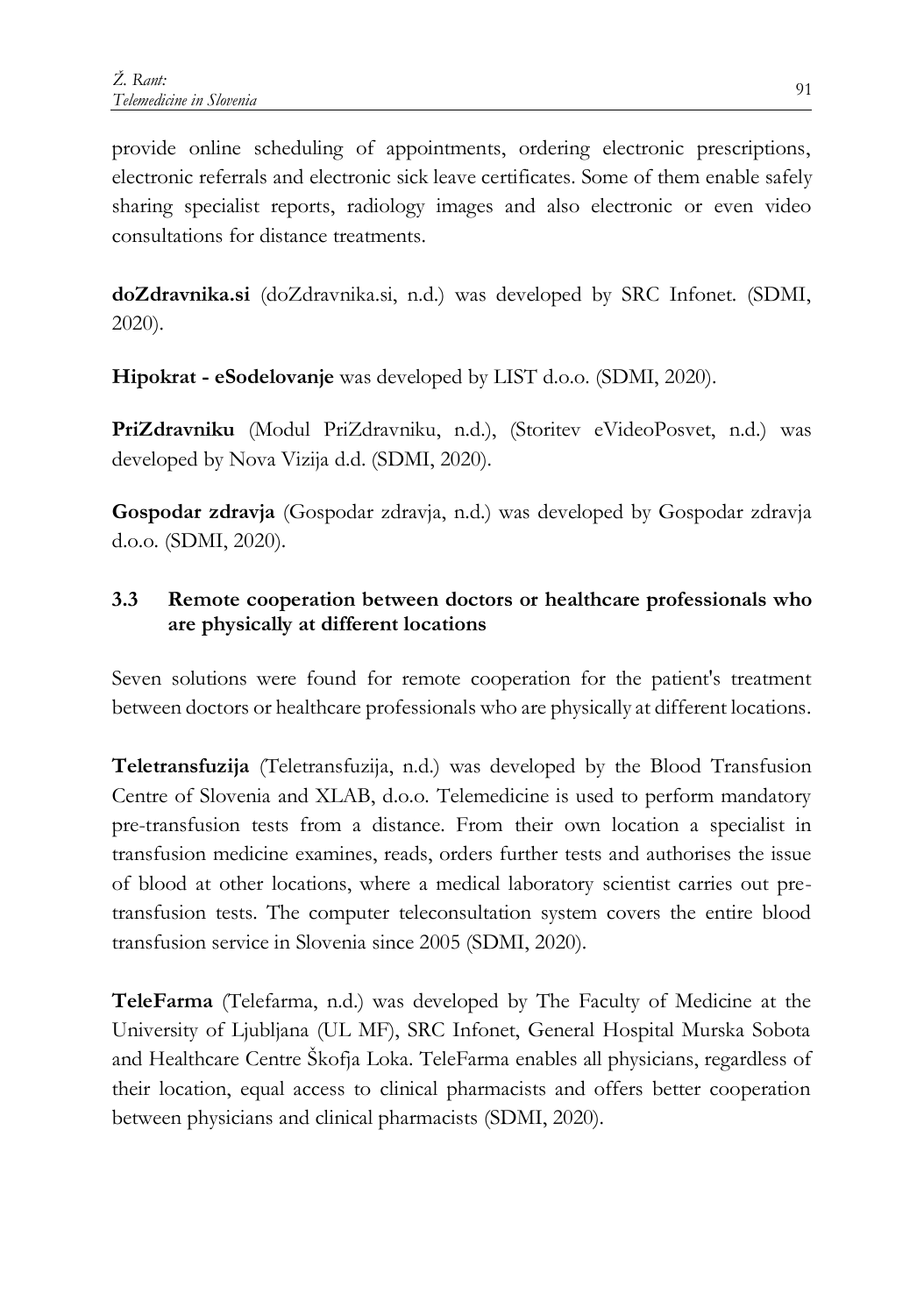There are three telemedicine solutions in Slovenian eHealth under the governance of National Institute of Public Health (NIPH) Slovenia.

**Telekap** (*TeleStroke*) (Nacionalni inštitut za javno zdravje, NIJZ, n.d.) was developed by Interexport d.o.o., The Division of Neurology, UMCL, Ministry of Health of RS and NIPH Slovenia. The medical specialist from The Division of Neurology supports doctors from other hospitals if a patient is suspected of having a stroke. It takes place through a high quality video-conference, accessible 24 hours a day (SDMI, 2020).

**Teleradiologija** (*Teleradiology*) (NIJZ, n.d.) was developed by Interexport d.o.o., Ministry of Health of RS and NIPH Slovenia. It is a telemedicine service which involves the electronic transmission of radiographic images from one geographical location to another for the purposes of interpretation and consultation (SDMI, 2020).

**ePosvet** (*eConsultation*) (NIJZ, n.d.) was developed by IN2 d.o.o., Jesenice General Hospital and Osnovno zdravstvo Gorenjske. It enables consultation between general practitioners and medical specialists about a specific patient with the aim to reduce waiting periods and expedite the treatment process (SDMI, 2020).

**Mobilni zdravnik** (*Mobile doctor*) was developed by Nova Vizija d.d. It enables sharing medicine data between a nurse and a doctor, who is not in the clinic (SDMI, 2020).

### **3.4 Challenges**

We also collected the opinions of the research participants regarding the challenges associated with telemedicine services in Slovenia. These opinions are analysed below.

### **3.4.1 Financing**

Funding was the problem most commonly highlighted by respondents. First and foremost, this is funding for telemedicine services provided by healthcare providers. The service is not paid for by Health Insurance Institute of Slovenia (ZZZS), which means that providers cannot be remunerated. It is important for service provision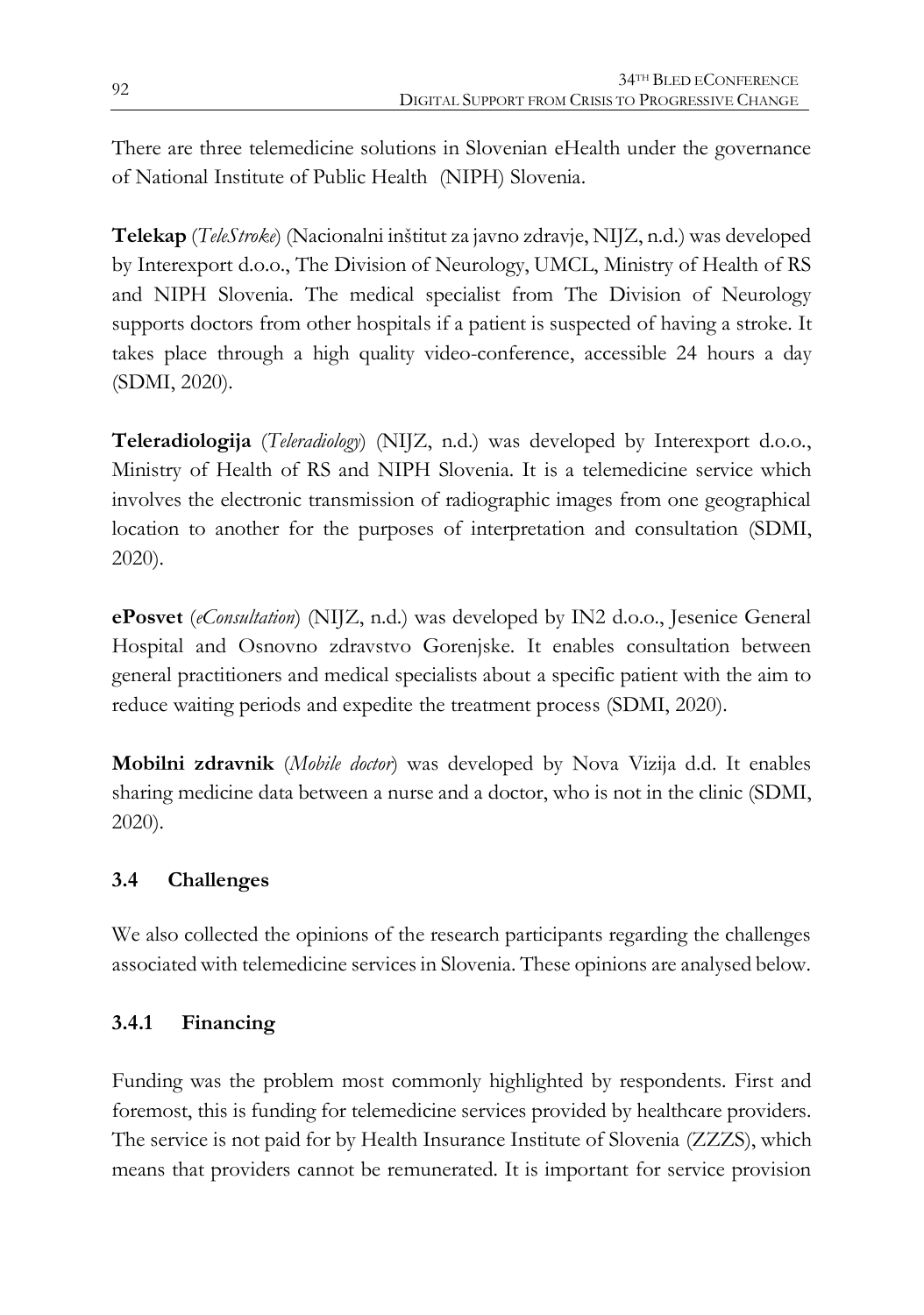to be financially sustainable. The process of accepting new services for funding at the national level needs to be accelerated. Other providers need to be given funding for consultations, and funding also needs to be found for measuring devices and other equipment that the patient receives for measurement purposes. The outdated information and communication equipment in hospitals is also problematic and needs to be replaced.

#### **3.4.2 Healthcare system**

The respondents highlight the lack of awareness of the importance and potential of services on the part of decision-makers, and the rigidity of the healthcare system when it comes to accepting new services. The profile of the telemedicine system must be raised. Telemedicine services should be linked to national eHealth solutions. There must be cooperation between stakeholders in Slovenia. Interoperability and mobility must be ensured, standards introduced and materials standardised. There is also a lack of trust in the new communication methods. A telemedicine strategy is urgently required in Slovenia, additions must be made to the foundations of the system and to the systemic support for telemedicine and telecare, and standards put in place for the provision of services. The security aspect is also extremely important. New healthcare providers must be brought into the system. Equal access must be ensured for everyone who requires services.

#### **3.4.3 Healthcare professionals**

The research highlights the lack of awareness of the importance and potential of services on the part of healthcare professionals, and the readiness of healthcare professionals to accept new services. Motivation among healthcare workers is very low and they do not see use of telemedicine as a professional challenge. Healthcare professionals are often unaware that using these services can make their work significantly easier and reduce the amount of time required to treat a patient, and that freeing up telephone lines is vital. While they find the decision to start using telemedicine a difficult one, once they overcome their resistance, they never want to go back. After the first module of the solution is used, it swiftly spreads throughout the institution or into new functionalities. Healthcare professionals are afraid that patients are able to book a specific slot in their timetable without the intervention of a nurse.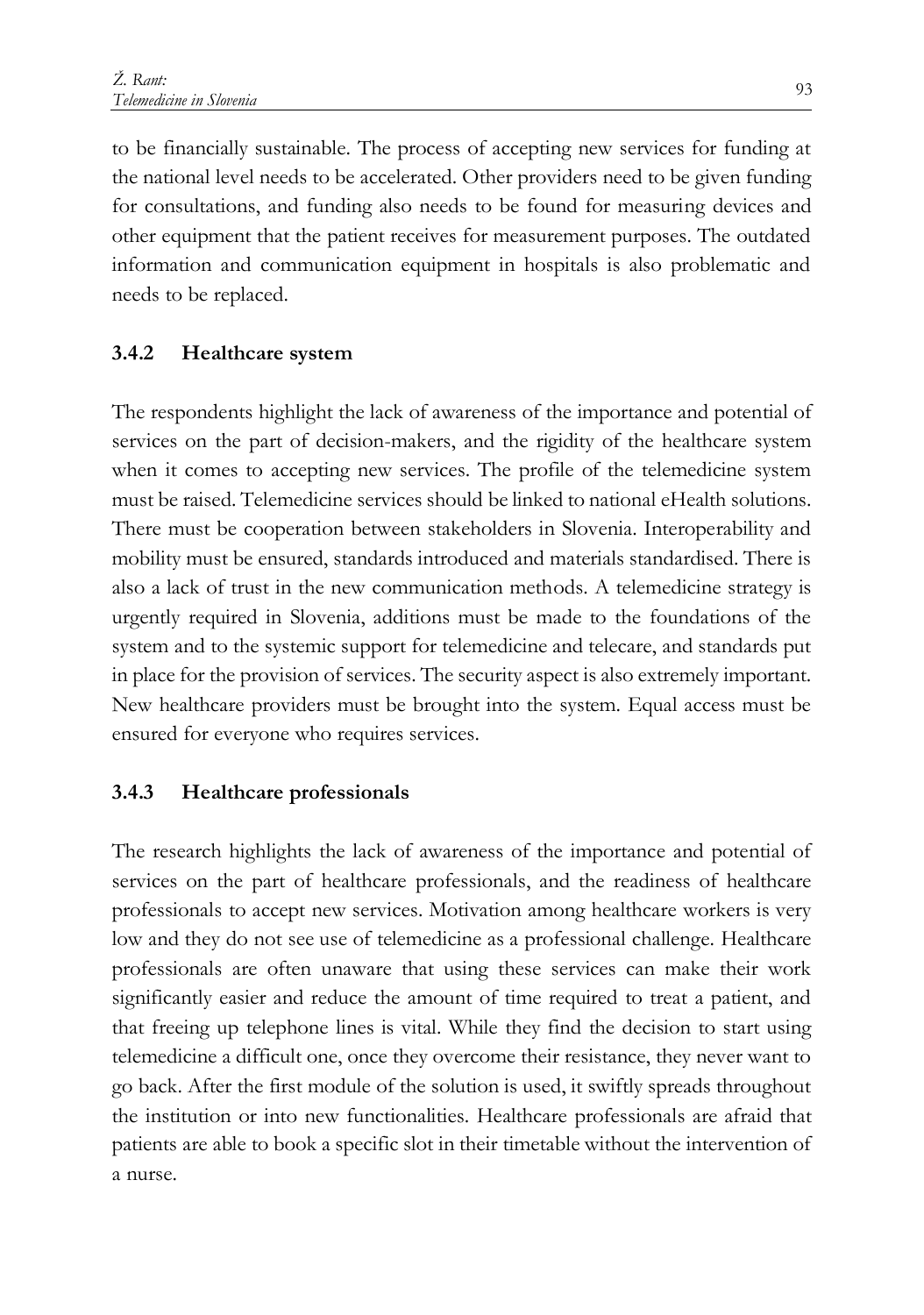#### **4 Discussion**

In our analysis of the state of telemedicine services in Slovenia, we focused on an unresearched area, which meant that quantitative empirical methods could not be used. Our assessment was that a thorough analysis is the most suitable methodological approach to researching and understanding this area.

Slovenia has a long telemedicine tradition stretching back to the 'Rdeči gumb' (Red button) system in 1992. Quite a large number of telemedicine solutions were developed (mainly as part of research projects), but not all of them remain in use. One of the reasons for this is most definitely the fact that the successful introduction of telemedicine services requires a change to business processes. (Rant, 2009) (Rant, 2010). A new service is therefore designed and then put into practice. Examples of good practice are Teletransfusion, which has been successfully in place since 2005 and enables the national remote interpretation of pre-transfusion blood tests, and the distance telemedicine monitoring of chronic heart failure and type 2 diabetes patients at the CEZAR Centre for Remote Health at Slovenj Gradec General Hospital (since 2014). The use of telemedicine services is increasing in Slovenia, which is also the result of the Covid-19 pandemic. This is also shown by the operations of the Telemedicine Centre at Ljubljana University Medical Centre, which was established during the pandemic and has provided Covid-19 patients with telemedicine treatment in cooperation with clinical departments.

Scientific and professional work in the area of telemedicine has also been under way in Slovenia for quite a few years. The Slovenian Medical Informatics Society (SDMI) organised an expert conference Telemedicina – zdravje na daljavo ('Telemedicine – Distance Health') in Ptuj in 2010. Although members of the SDMI drew up the premises for the preparation of a national distance health strategy in 2012, no strategy has yet been forthcoming.

There is scant official data on the substantive and financial benefits and weaknesses of telemedicine (Oroszy, 2020), (Rudel et al, 2016 Zdrav Vest). Telemedicine does definitely help to reduce waiting lists and times, the number of hospitalisations, the duration of hospital stays and the impact on patients, which in turn leads to savings in healthcare expenditure and increases the patient's quality of life. They return to work sooner, which also reduces expenditure on sick leave. Instead of using up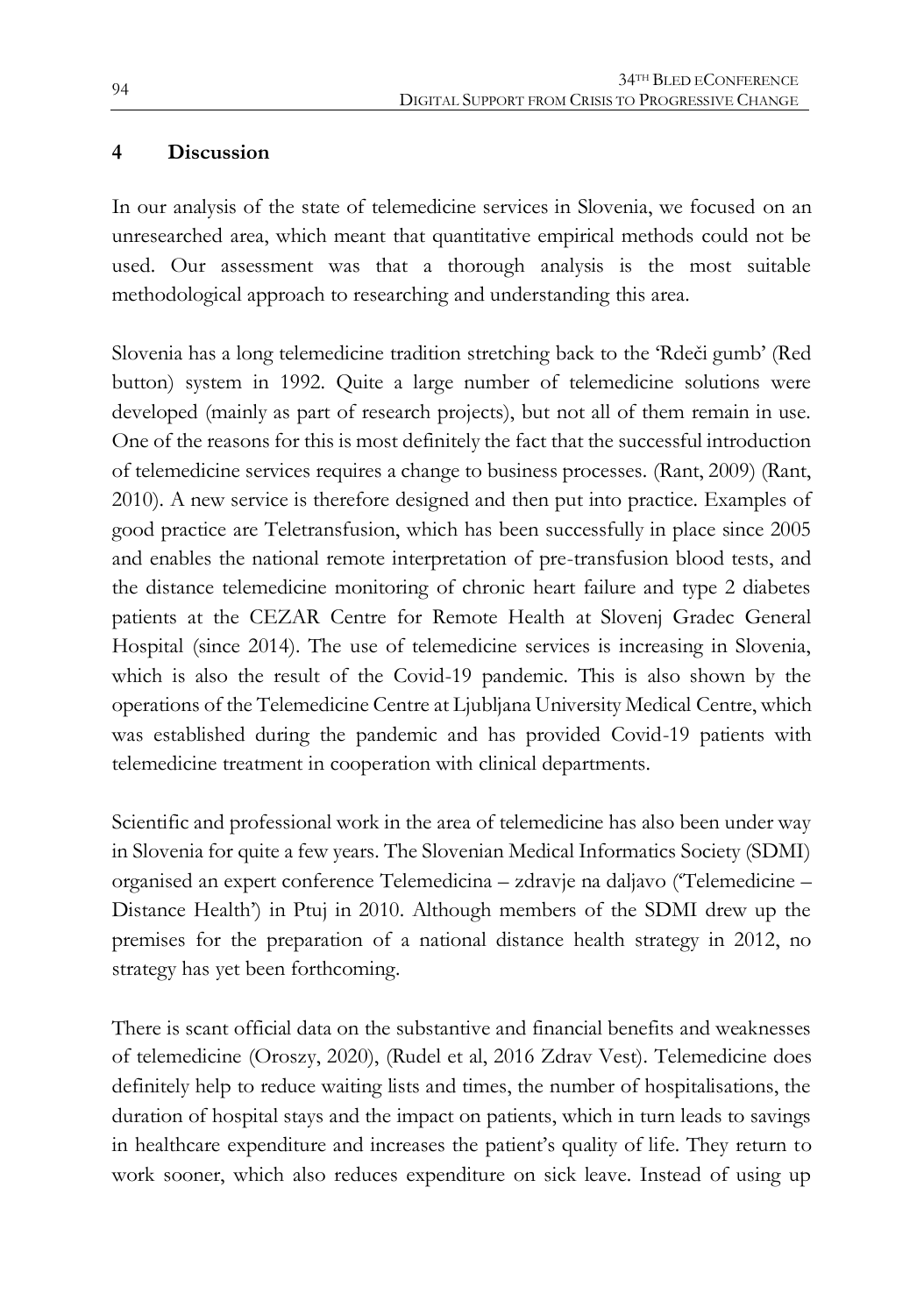resources as a result of their absence from work, the patient is able to start creating value again. These solutions also help to relieve the burden on telephone lines and therefore make doctors more accessible. Doctors are less occupied with check-ups and therefore have more time to devote to those patients who need them more.

One of the main weaknesses is the funding and financial sustainability of telemedicine provision. However, moves are being made in this area as well, with the Health Insurance Institute of Slovenia (ZZZS) funding some services in 2020 and 2021.

Those responsible for developing the services mention the lack of awareness of the importance and potential of telemedicine services on the part of decision-makers and healthcare professionals, and the rigidity of the healthcare system when it comes to introducing new services. Positive promotion must therefore be undertaken, particularly in terms of raising awareness and providing training for healthcare professionals, especially doctors. We have to realise that telemedicine entails a fundamental change to the way we normally treat patients. Business processes often have to be changed and completely reformulated in the face of a brand new service Doctors and other healthcare professionals who wish to become involved must also be included in the process of overhauling business processes. It seems to be valued to repeat the research after the Covid-19 pandemic.

### **5 Conclusion**

Telemedicine is a necessity and the future of the Slovenian healthcare services. It helps patients to a better quality of life and brings financial benefits to the healthcare system. Positive promotion, education and training for healthcare professionals must be undertaken. Systemic regulation is required, as is the preparation of policies, strategies and standards at national level. Financial sustainability is needed. It is also very important to take into account the security aspect, as telemedicine processes particular types of personal data. One needs to realise that information and communication technology is not enough in itself, and nor are telemedicine solutions. If a solution is to be applied successfully, business processes must be changed so that a practically useful service can arise from the solution.